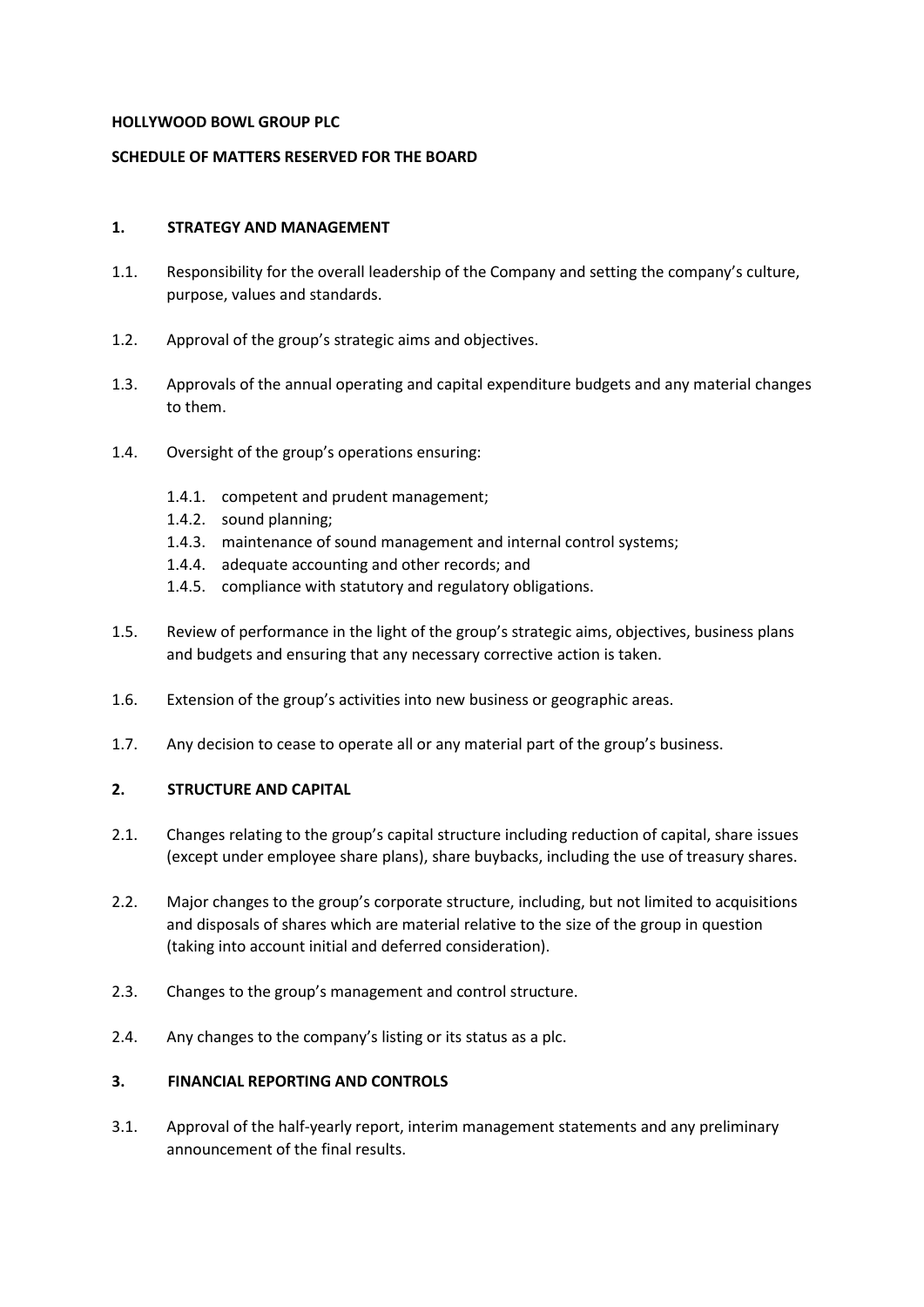- 3.2. Approval of the annual report and accounts, including the corporate governance statement and directors' remuneration report.
- 3.3. Approval of the dividend policy.
- 3.4. Declaration of the interim dividend and recommendation of the final dividend.
- 3.5. Approval of any significant changes in accounting policies or practices.
- 3.6. Approval of treasury policies, including foreign currency exposure and the use of financial derivatives.
- 3.7. Approval of material unbudgeted capital or operating expenditures (outside pre-determined tolerances).

#### **4. INTERNAL CONTROLS**

- 4.1. Ensuring maintenance of a sound system of internal control and risk management including:
	- 4.1.1. Approving the company/group's risk appetite statements;
	- 4.1.2. Receiving reports on, and reviewing the effectiveness of, the group's risk and control processes to support its strategy and objectives;
	- 4.1.3. Approving procedures for the detection of fraud and the prevention of bribery;
	- 4.1.4. Undertaking an annual assessment of these processes; and
	- 4.1.5. Approving an appropriate statement for inclusion in the annual report.

### **5. CONTRACTS**

- 5.1. Approval of major capital projects and oversight over execution and delivery.
- 5.2. Contracts which are material strategically or by reason of size, entered into by the company or, in the case of a subsidiary, recommendations for approval in the ordinary course of business.
- 5.3. Contracts of the company or any subsidiary not in the ordinary course of business.
- 5.4. Major investments, including the acquisition or disposal of interests of 3% or more of the voting shares of any company or the making of any takeover offer.

## **6. COMMUNICATION**

- 6.1. Ensuring a satisfactory dialogue with shareholders based on the mutual understanding of objectives.
- 6.2. Approval of resolutions and corresponding documentation to be put forward to shareholders at a general meeting.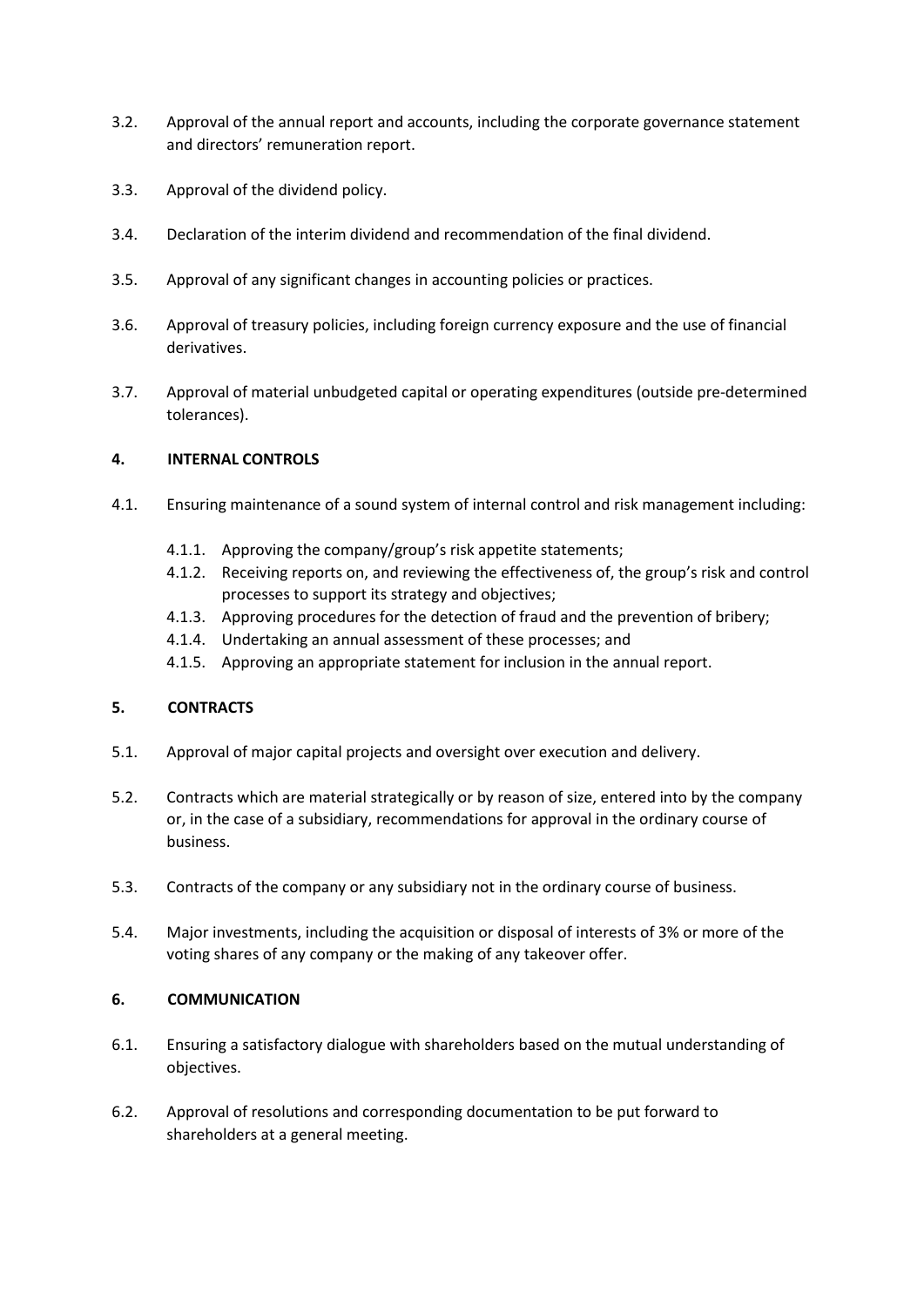- 6.3. Approval of all circulars, prospectuses and listing particulars, approval of routine documents such as periodic circulars about scrip dividend procedures or exercise of conversion rights could be delegated to a committee.
- 6.4. Approval of press releases concerning matters decided by the board.

## **7. BOARD MEMBERSHIP AND OTHER APPOINTMENTS**

- 7.1. Changes to the structure, size and composition of the board, following recommendations from the nomination committee.
- 7.2. Ensuring adequate succession planning for the board and senior management so as to maintain an appropriate balance of skills and experience within the company and on the board.
- 7.3. Appointments to the board, following recommendations by the nomination committee.
- 7.4. Selection of the chairman of the board and the chief executive.
- 7.5. Appointment of the senior independent director to provide a sounding board for the chairman and to serve as intermediary for the other directors when necessary.
- 7.6. Membership and chairmanship of board committees following recommendations from the nomination committee.
- 7.7. Continuation in office of directors at the end of their term of office, when they are due to be re-elected by shareholders at the AGM and otherwise as appropriate.
- 7.8. Continuation in office of any director at any time, including the suspension or termination of service of an executive director as an employee of the company, subject to the law and their service contract.
- 7.9. Appointment or removal of the company secretary.
- 7.10. Appointment, reappointment or removal of the external auditor to be put to shareholders for approval in general meeting, following the recommendation of the audit committee.
- 7.11. Appointments to boards of subsidiaries.

#### **8. REMUNERATION**

- 8.1. Determining the remuneration policy for the directors, company secretary and other senior executives.
- 8.2. Determining the remuneration of the non-executive directors, subject to the articles of association and shareholder approval as appropriate.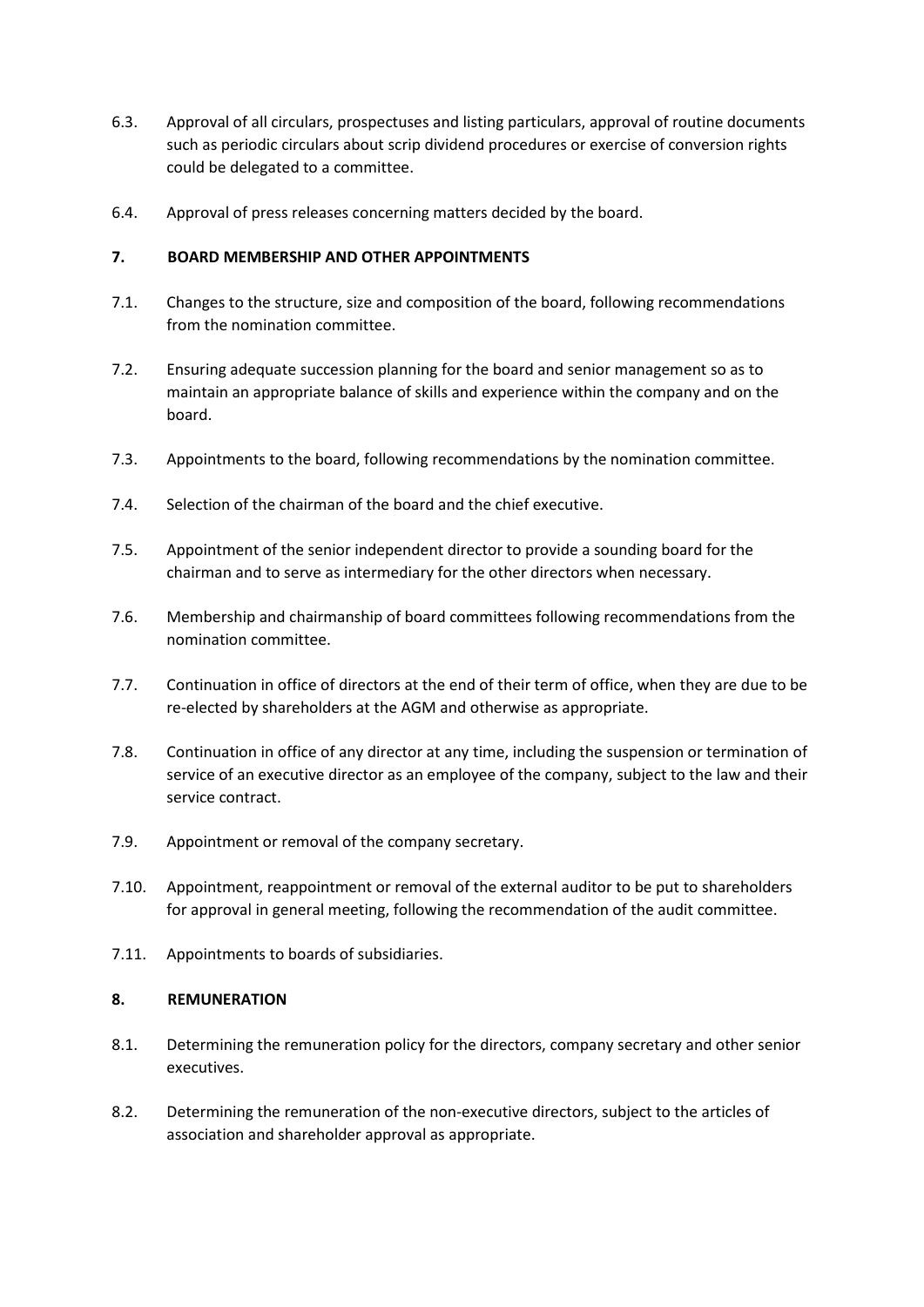8.3. The introduction of new share incentive plans or major changes to existing plans, to be put to shareholders for approval.

## **9. DELEGATION OF AUTHORITY**

- 9.1. The division of responsibilities between the chairman, the chief executive and other executive directors, which should be clearly established, set out in writing and agreed by the board.
- 9.2. Approval of the delegated levels of authority, including the Chief Executive's authority limits (which must be in writing).
- 9.3. Establishing board committees and approving their terms of reference, and approving material changes thereto.
- 9.4. Receiving reports from board committees on their activities.

## **10. CORPORATE GOVERNANCE MATTERS**

- 10.1. Undertaking a formal and rigorous annual review of its own performance, that of its committees and individual directors, and the division of responsibilities.
- 10.2. Determining the independence of non-executive directors in light of their character, judgment and relationships.
- 10.3. Considering the balance of interests between shareholders, employees, customers and the community.
- 10.4. Review of the group's overall corporate governance arrangements.
- 10.5. Receiving reports on the views of the company's shareholders to ensure that they are communicated to the board as a whole.
- 10.6. Authorising conflicts of interest where permitted by the Company's articles of association.
- 10.7. Review the adequacy and security of the Company's arrangements for its employees and contractors to raise concerns, in confidence, about possible wrongdoing in financial reporting or other matters. The Board shall ensure that these arrangements allow proportionate and independent investigation of such matters and appropriate follow up action.

# **11. POLICIES**

- 11.1. Approval of policies, including:
	- 11.1.1. Share dealing code;
	- 11.1.2. Bribery prevention policy;
	- 11.1.3. Whistleblowing policy;